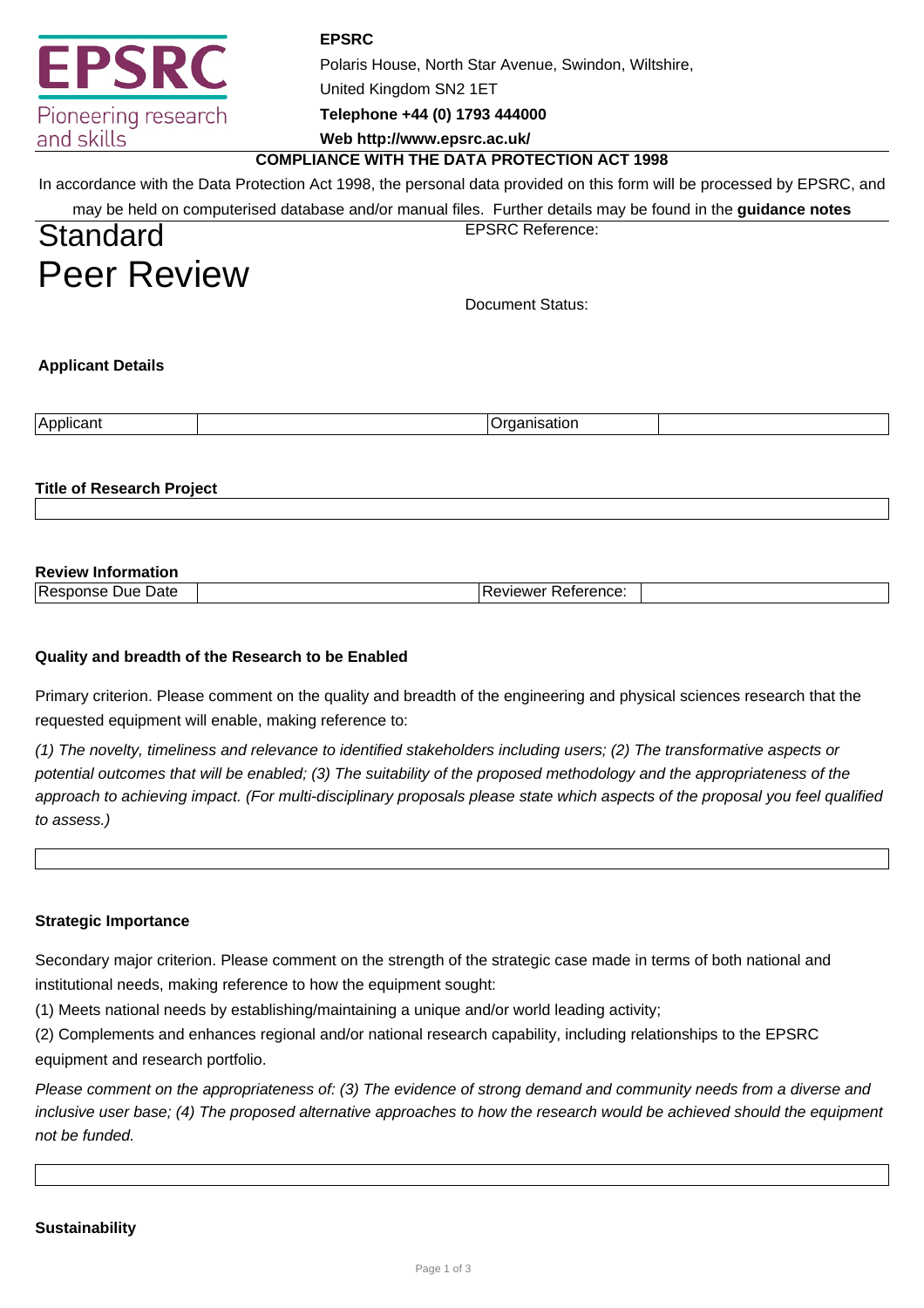Secondary major criterion. Please comment on the appropriateness of the proposed plans towards making the equipment/facility sustainable. Consider how realistic the plans are for:

(1) The recovery of running costs (maintenance, repairs, consumables, staff time) during and beyond the lifetime of the grant; (2) The appropriateness of the charging model; (3) The support and development of the specialist technical staff beyond the lifetime of the grant period; (4) Sustaining and evolving a diverse and inclusive user base beyond the lifetime of the grant and any "free-at-point-of-access" period.

#### **Applicant and Host Institution**

Secondary criterion. Please comment on the applicants' ability to effectively operate the requested equipment making reference to: (1) The appropriateness of the track record of the applicant(s); (2) The balance of skills of the team, including collaborators; (3) Why the host institution provides the most appropriate location and how use of existing inventory is effectively complemented.

#### **Management of the Equipment**

Secondary criterion. Please comment on the effectiveness of the proposed planning and management, making reference to: (1) The workplan and associated risks; (2) Plans for prioritising access and maximising usage of the equipment; (3) Data management and accessibility.

#### **Resources**

Secondary criterion. Please comment on whether the requested equipment and resources are appropriate and have been fully justified, making reference to:

(1) The appropriateness and justification of costs for the equipment; (2) The appropriateness and justification of resource costs (staff, maintenance etc); (3) The appropriateness of any contributions from the host and any collaborators; (4) Any resources requested for activities to either expand the user base, increase impact, for public engagement or to support responsible innovation.

#### **Overall Assessment**

Please summarise your view of this proposal

My judgement is that:

- 1) This proposal is scientifically or technically flawed
- 2) This proposal does not meet one or more of the assessment criteria
- 3) This proposal meets all assessment criteria but with clear weaknesses
- 4) This is a good proposal that meets all assessment criteria but with minor weaknesses
- 5) This is a strong proposal that broadly meets all assessment criteria
- 6) This is a very strong proposal that fully meets all assessment criteria

My confidence level in assessing this  $i$ s $\cdot$